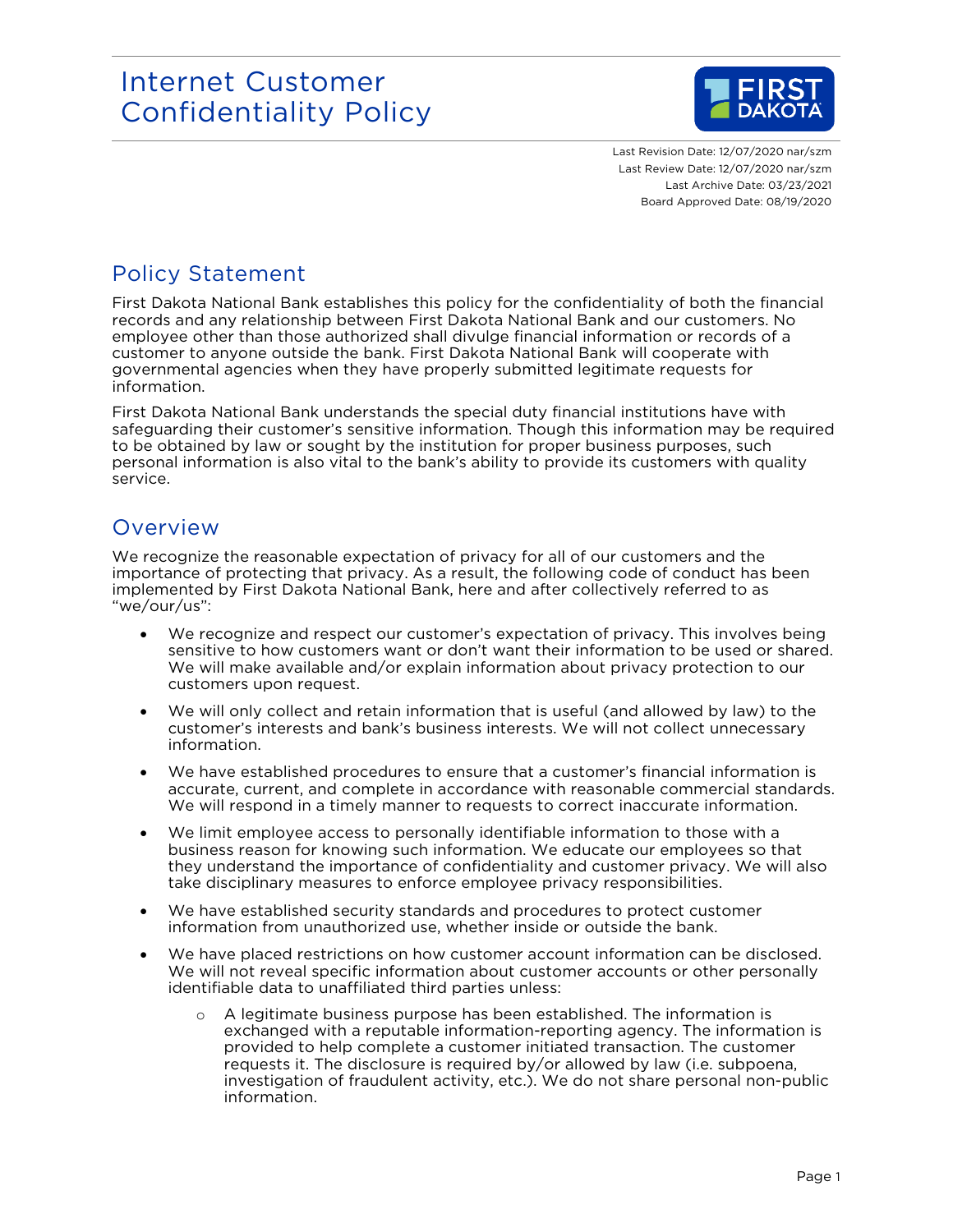- $\circ$  If personal customer information is provided to a third party, we will expect that the third party adhere to similar privacy principles that provide for keeping such information confidential.
- We want customers to understand and be comfortable with our privacy policies. We realize and respect its importance as an issue and will respond to any request for information regarding our privacy policies and procedures.
- You may visit our website to find out about products and services, marketing information, and career opportunities without providing any information about yourself. We do gather data regarding visits to our website, including domain name, pages visited, length of user session, etc., to evaluate the usefulness of our site.
- We collect information when you use our internet banking site or mobile banking app. If you enroll in online banking or our mobile banking app, we require you to create a username and password. We will gather personal information such as you name, email address, phone number, and account number. You will be asked security questions. Once your online banking profile is created we will retain information necessary to allow you to use our online service or mobile banking app such as your account number, IP Address and mobile phone number.
- If you apply for a new account online, we will collect and retain Personal Information including your name, address, phone number, Social Security Number, Date of Birth, email address and other credit verification information.
- We have implemented commercially reasonable security system(s) to protect the personal information gathered by our online banking or mobile banking app. The information sent to us through these systems is encrypted during transmission.
- Our website may include links to other external third party sites. These links are offered as a courtesy and convenience to our customers. We do not control third party sites. We are not an agent for these third parties nor do we endorse or guarantee their products. We make no representation or warranty regarding the accuracy of the information contained in the external third party sites. The security and privacy policies of a third party site may be different from our policies; we recommend customers thoroughly read third party privacy and security policies.
- We may use various website analytics tools and technologies, such as Google Analytics, regarding activities on our Site that require storage of web session data. The overall aim of these tools is to aid in making our Site easy to use, to proactively identify and correct error conditions and to provide more relevant advertising and content to you. These tools and technologies are also used to assist website visitors who report problems in the use of our Site. Stored web session data is used in accordance with this privacy policy. For more information on how Google uses data, visit<http://www.google.com/policies/privacy/partners/> (please note by clicking the link you will be leavings First Dakota's website. Any products or services accessed through this link are not provided, endorsed or guaranteed by First Dakota. You are advised that First Dakota's privacy policy does not apply to the linked website and you should consult the privacy disclosures on the third-party site for further information).
- We may employ cookies (i.e., small text files) that our Site may send to your browser for storage on your hard drive, and later processes may check for the presence of such cookies. We may use such cookies to make use of our Site easier by saving your status and preferences upon visits to our Site. Most browsers are initially set to accept cookies, but you may be able to change the setting in your browser to refuse cookies, or to alert you when cookies are being sent. We may also employ cookies, web beacons, or site instrumentation, to monitor the behavior of visitors to our Site and activity on our Site, such as the number of visitors to our Site.
- Third-party service providers may also place and administer cookies and web beacons via our Site or check for the presence of our cookies on your device. Such third parties may collect your anonymized information and perform website analytics as described